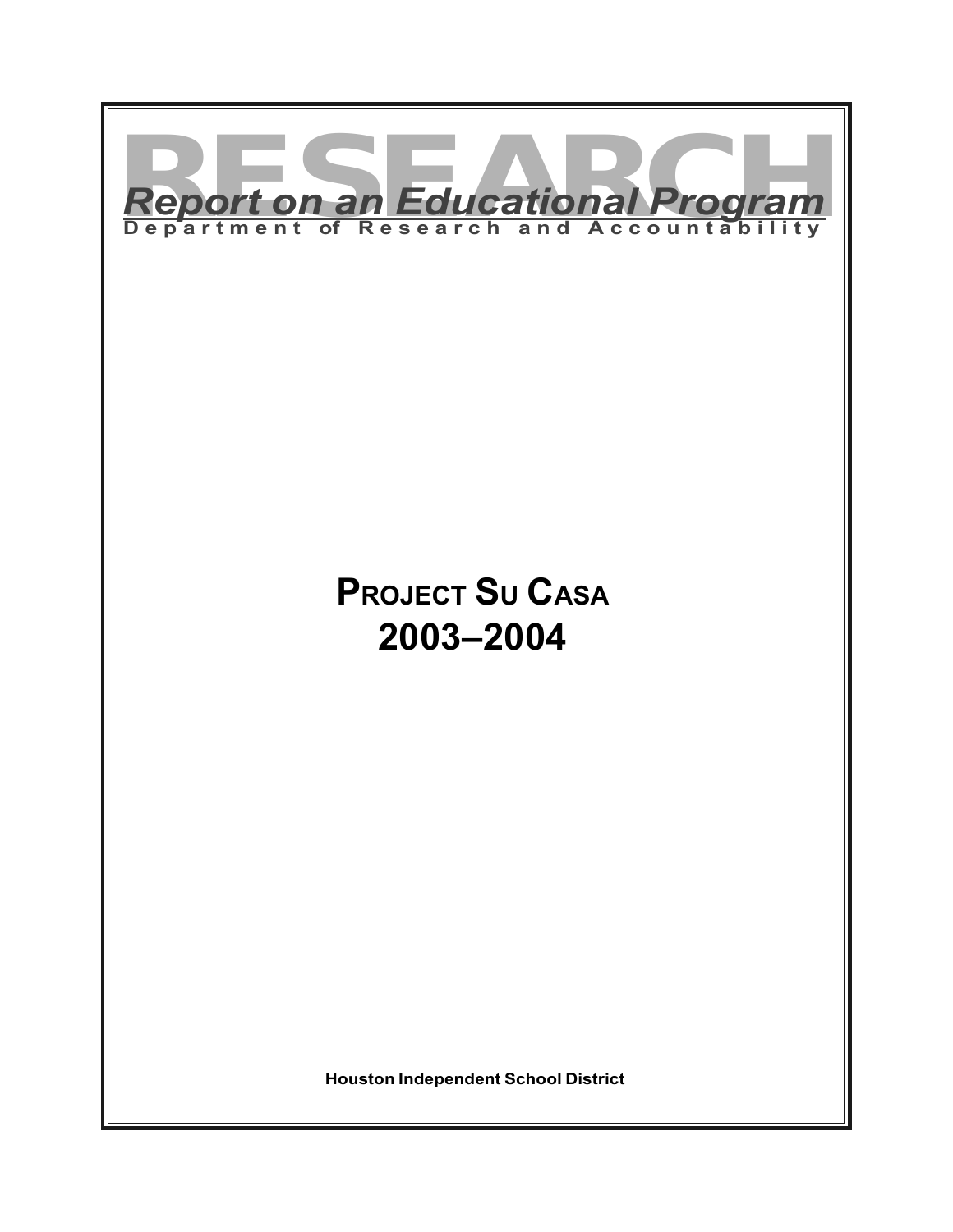

# **HOUSTON INDEPENDENT SCHOOL DISTRICT**

**Board of Education**

| <b>Karla Cisneros, PRESIDENT</b>            |
|---------------------------------------------|
| <b>Dianne Johnson, FIRST VICE PRESIDENT</b> |
| Diana Dávila, SECOND VICE PRESIDENT         |
| Arthur M. Gaines, Jr., SECRETARY            |
| Manuel Rodríguez, Jr., ASSISTANT SECRETARY  |

**Elizabeth Ghrist Kevin H. Hoffman Lawrence Marshall Harvin C. Moore**

 **Abelardo Saavedra INTERIM SUPERINTENDENT OF SCHOOLS**

> **Robert Stockwell CHIEF ACADEMIC OFFICER**

**Kathryn Sánchez ASSISTANT SUPERINTENDENT DEPARTMENT OF RESEARCH AND ACCOUNTABILITY**

**Venita Holmes RESEARCH SPECIALIST**

**Al Gavito RESEARCH MANAGER**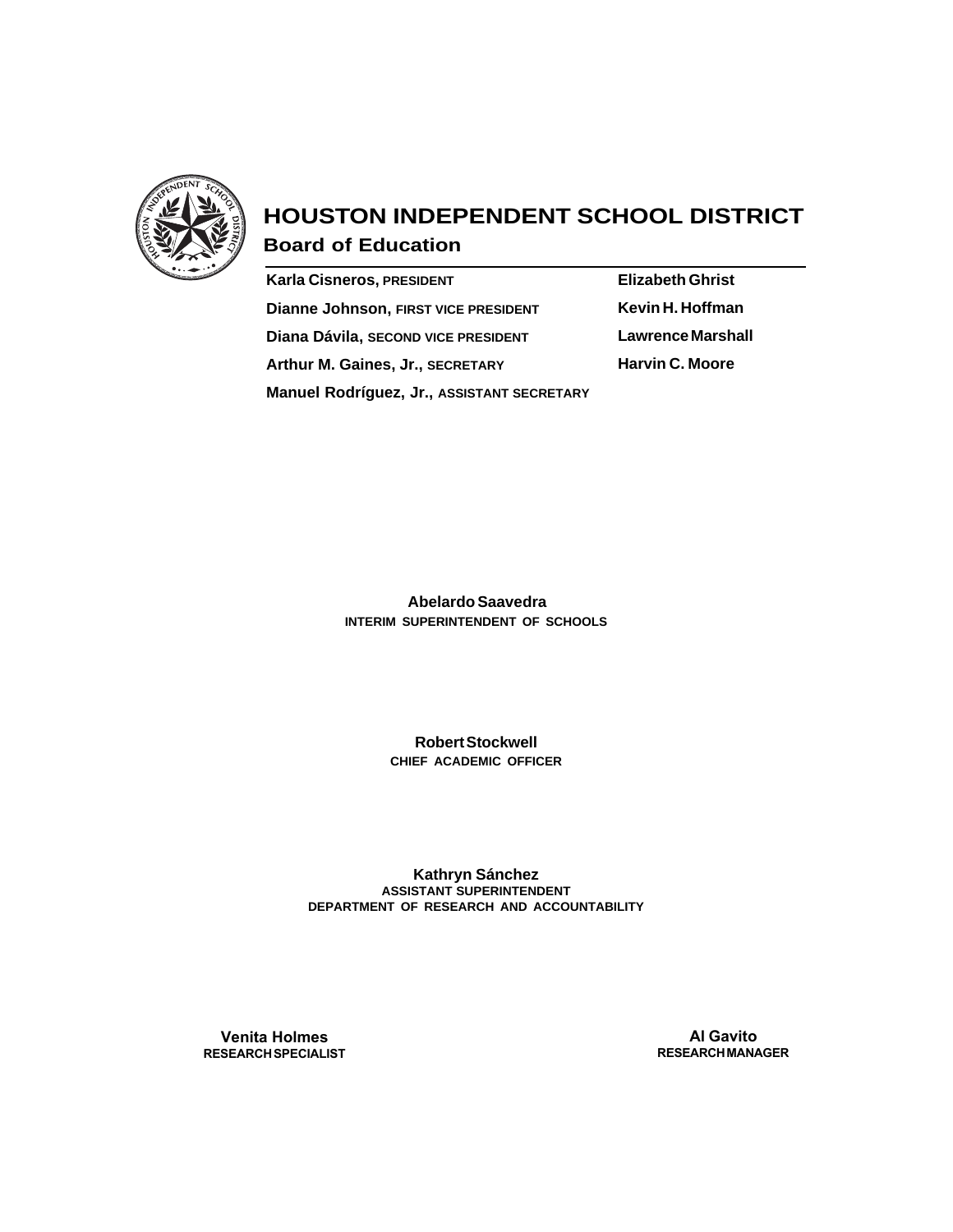### **EXECUTIVE SUMMARY**

## **PROJECT SU CASA PROGRAM 2003–2004 HOUSTON INDEPENDENT SCHOOL DISTRICT**

#### **Background**

Homelessness can be a devastating experience for children and youth, disrupting nearly every aspect of family life, damaging the physical and emotional health of family members and interfering with children's educational and social development, while separating family members (National Coalition for the Homeless, 2001). Research has shown that one of the fastest growing segments of the homeless population is families with children. Specifically, a survey conducted by the U.S. Conference of Mayors in twenty-five cities throughout the United States found that in 2000, families with children accounted for 36% of the homeless population. Further, the U.S. Bureau of the Census determined in 1999 that 39% of persons living in poverty were children and the poverty rate for children was almost twice as high as the poverty rate for any other age group.

The literature also maintains that two subpopulations of children who face increased barriers to education are homeless pre-schoolers and youth. After conducting a survey in 1997 of state coordinators, the National Law Center on Homelessness & Poverty, found that 30% of the respondents estimated that few or no homeless children were enrolled in preschool. In addition, 70% of the state coordinators reported that funding was inadequate to meet the preschool needs of homeless children, and 80% of all respondents indicated that public preschool programs have waiting lists from less than 30 days to more than 12 months. Homeless youth are often prevented from enrolling in and attending school, liability concerns, and legal guardianship requirements (Anderson et al., 1995). In addition, homeless pre-schoolers also face difficulty accessing public preschool education.

The National Association for the Education of Homeless Children and Youth has found that when families become homeless, they tend to move frequently. Length-of-stay restrictions in shelters, short stays with friends and relatives, and/or relocation to seek employment make it difficult for homeless children to attend school regularly. In addition, guardianship requirements, delays in transfer of school records, lack of a permanent address and/or immunization records often prevent homeless children from enrolling in school. Homeless children and youth who are able to enroll in school are often unable to attend school due to of lack of transportation. Without an opportunity to receive an education, homeless children are much less likely to acquire the skills needed to avoid poverty as adults.

To that end, the McKinney Act, Education of Homeless Children and Youth (EHCY) program was established by Congress in 1987, and reauthorized in 2001 and in 2002. The program was initiated in response to reports that over 50% of homeless children were not attending school regularly. Consequently, programs were established to ensure that homeless children and youth have the following rights:

- Immediate enrollment in school, even if lacking paperwork normally required for enrollment;
- Attendance in his/her school of origin (if requested by the parent and is feasible) or in the school in the attendance area where the family or youth is currently residing;
- Transportation to his/her school of origin;
- Services comparable to those received by housed schoolmates, including transportation and supplemental educational services;
- Attendance in school along with children not experiencing homelessness. Segregation based on a students' status as homeless is strictly prohibited;
- Posting of homeless students' rights in all schools and other places throughout the community (National Association for the Education of Homeless Children and Youth, 2004).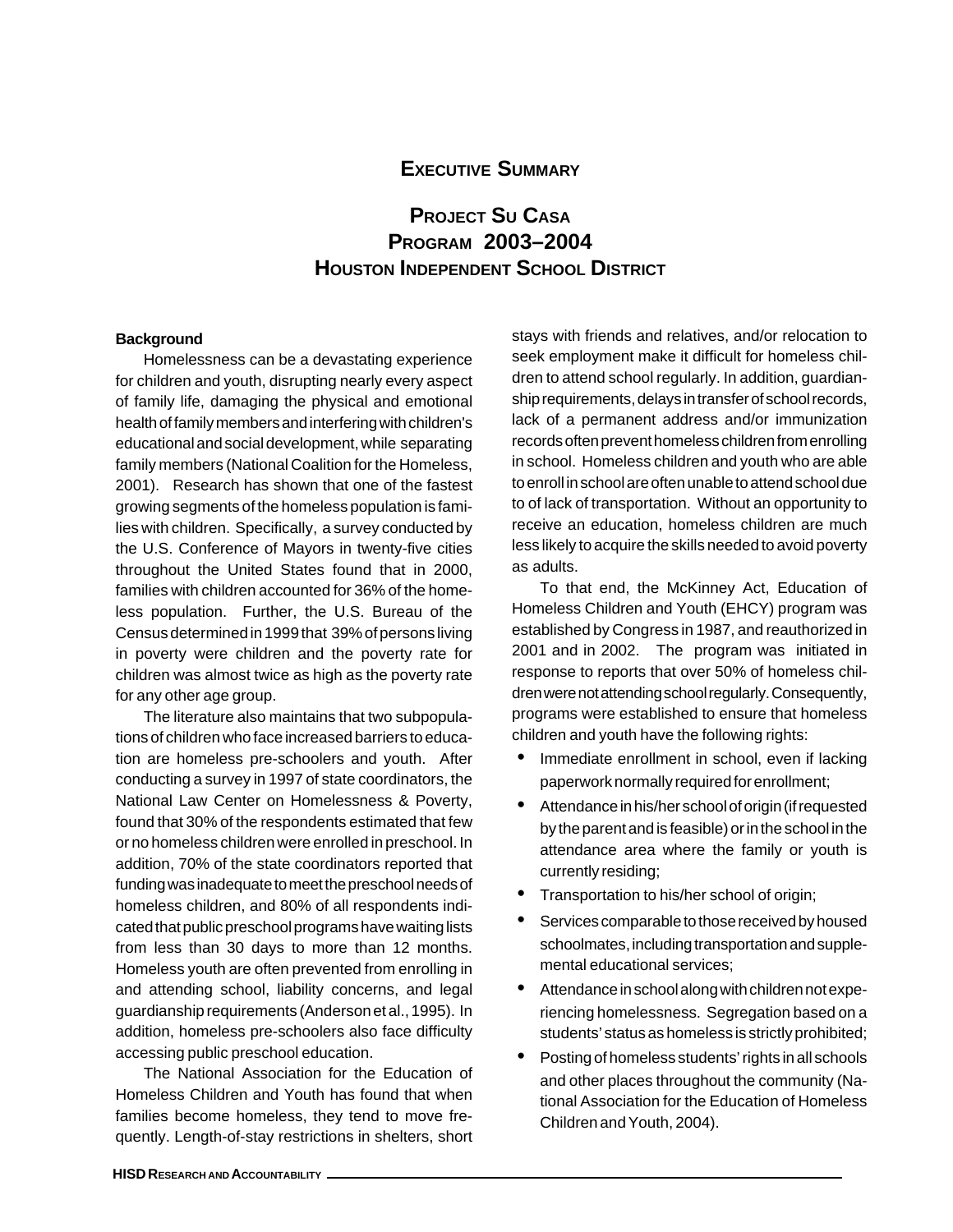In light of established federal, state, and local programs, findings from a three-year Head Start Demonstration Project revealed numerous challenges in serving homeless children and their families. These challenges include recruiting and enrolling homeless families, retaining homeless families and children in project services, involving homeless parents, and meeting the unique needs of homeless children and parents (U.S. Department of Health and Human Services, 1999). Subsequently, school districts must sustain efforts to engage children and youth along with their families in services.

#### **Program Description**

The Houston Independent School District, through the support of the Stewart B. McKinney-Vento Homeless Education Assistance Act, has provided educational support services to the homeless by engaging students and their families in Project Su Casa since 1987. Two full-time project social workers and a project liaison have coordinated efforts with school administrators, teachers, counselors, shelter workers, and social service agencies to identify homeless students. As of the 2003-04 academic year, an outreach worker was added to assist schools in identifying homeless students. After students were identified, linkages were made to provide educational and support services to students and their families as well as monitor their progress.

Further, networks established by Project Su Casa staff with key stakeholders within the HISD system facilitated appropriate academic placement of students in special education, tutorials, and after-school programs. The program facilitated the enrollment in schools without obstacles, and provided students with immunizations and medical records.Additional assistance was provided to parents by leveraging housing, medical care, and mental health treatment. Parental empowerment was facilitated through the provision of information regarding educational opportunities available to their children. Parents were also familiarized concerning their legal rights in light of their homeless condition. Direct access, through pagers and established schedules, facilitated access to services by students and their families.

Project Su Casa staff facilitated the adjustment of students to the school environment through the distribution of school uniforms, supplies, and instructional tools prior to school opening. Shelter staff from some of the largest shelters in Houston were among the many providers that attended this event held in August 2004.

Since homeless students are highly mobile, a system for distribution of these materials on a routine basis throughout the academic year was established at schools and at many shelters. Emergency assistance was enhanced by the Homeless Coalition network agencies and the United Way to secure additional resources, such as clothing, housing, and other basic needed services for students and their families.

Transportation was offered by the district to and from school and to after-school activities. This service sometimes required that the HISD Transportation Department reschedule and reroute bus services to accommodate students who resided, particularly, at nontraditional locations such as motels. Continuation of bus transportation to schools outside of the HISD area remained an option for students who chose to stay in their previously attended school, rather than transfer to their newly zoned school.

To enhance awareness and sensitivity to homelessness, inservices were conducted by Project Su Casa staff to train teachers, school administrators, counselors, shelter personnel, social workers, nurses, registrars, data clerks, secretaries, technology personnel, special education evaluators, and psychologists. Topics addressed focused on learning more about how to relate to homelessness and laws governing services to the homeless. Relevant brochures that were developed by the Texas Homeless Education Office (THEO) on how to remove barriers were issued to parents and placed in public areas of service delivery sites for reference.

Tutorials and homework assistance were initiated by Project Su Casa staff by contracting with extendedtime, certified teachers at Star of Hope and Salvation Army shelters. School administrators worked alongside the project to ensure inclusion of homeless students in after-school and summer programs at many of the targeted schools. Lesson plans reflected tutorials at all grade levels, including early childhood and in various subject areas, including reading and math to support the Texas Assessment of Knowledge and Skills (TAKS), High Frequency Word Examination, and the Stanford test. Services for students with learning difficulties were arranged by Special Education, Child Study, Early Childhood, Head Start, Title I, and Psychological Services of HISD.

Consultations were arranged with teachers, parents, and social service providers to collaborate on student's health and medical needs. Providers included the HISD Curriculum Department, Baylor College of Medicine, HISD school clinics, and Prevent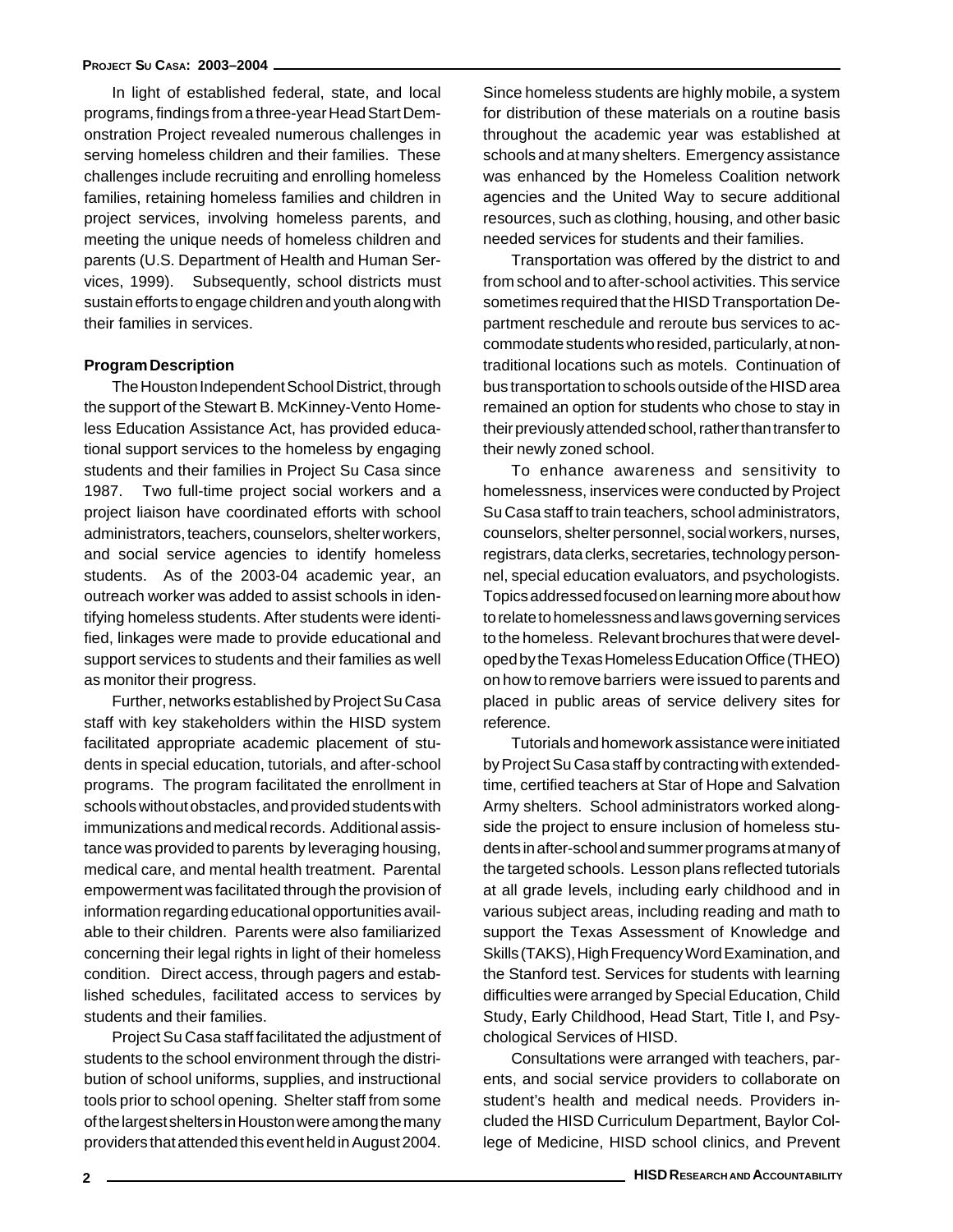Blindness of Houston. Parent education through support groups, children's social skills groups, parent enrichment classes, and home-based therapy by contract agencies included Depelchin Children's Center, Parents in Pursuit of Excellence Services, and Project HOPE.

Professional development was available through the United Way to improve awareness of laws governing enrollment and education as well as sensitivity for parents, teachers, and providers. Training modules included "Imagine the Possibilities." Counseling was incorporated for students and families at schools and shelters to enhance communication and coping skills. Referrals were made to Houston Safe Schools/Healthy Students Initiative, MHMRA, and Family Service Center. Coordination of Services with Title 1 (for funds), Communities-in-Schools, and Community Youth Services ensured that students received added instructional support.

#### **Purpose of the Evaluation Report**

The purpose of this report was to evaluate the effectiveness of Project Su Casa in meeting its objectives for HISD's students who were experiencing homelessness during the 2003–2004 academic year. The objectives were as follows:

- Obj. 1: Provide tutoring, supplemental instruction; enriched educational services and/or other direct educational services to at least 1,600 homeless students, 300 non-homeless students including pre-school children.
- Obj. 2: Ensure that homeless children and youth have prompt access to needed evaluation services for enrollment in special programs.
- Obj. 3: Ensure that educators and other school personnel are aware of and sensitive to the needs of children and youth who are experiencing homelessness, including the specific needs of runaway and unaccompanied youth, and the rights of such children and youth under the McKinney-Vento Act and the Runaway and Homeless Youth Assistance Act. Ensure that non-homeless students are sensitive to the needs of their peers who are experiencing homelessness.
- Obj. 4: Ensure that physical and mental health needs of homeless children and youth, and those who are impacted by domestic violence are identified and addressed.
- Obj. 5: Ensure that homeless students are able to

regularly and safely get to school.

- Obj. 6: Ensure that homeless children and youth are aware of district programs that may address their needs and are provided access to and opportunity to enroll in such programs.
- Obj. 7: Ensure that homeless students have access to school supplies and other extraordinary or emergency assistance determined by Region 10 Education Service Center or its designee as essential to enable homeless children and youth to attend school, including payment of fees or other costs associated with school enrollment.
- Obj. 8: Provide education and training to the parents/caretakers of homeless children and youth about the rights of and resources available to their children, effectively advocating for their children, effective parenting skills, and actively participating in their children's education.

Based on the preceding program objectives, this evaluation addressed the following questions:

- 1. What was the profile of students receiving services as a result of Project Su Casa during the 2003– 2004 academic year? How did this population compare to students served in the previous year?
- 2. What services were implemented through Project Su Casa?
- 3. What were the most significant barriers impacting the educational success of Project Su Casa students in 2003–2004? What solutions were implemented to remove those barriers?
- 4. What was the academic performance of Project Su Casa students on norm-referenced and criterion-referenced tests? How did the performance of Project Su Casa students compare to students of similar demographic characteristics?
- 5. What were the promotion rates of Project Su Casa students? How did these rates compare to the district?
- 6. In what ways did Project Su Casa work to effectively meet the needs of students experiencing homelessness?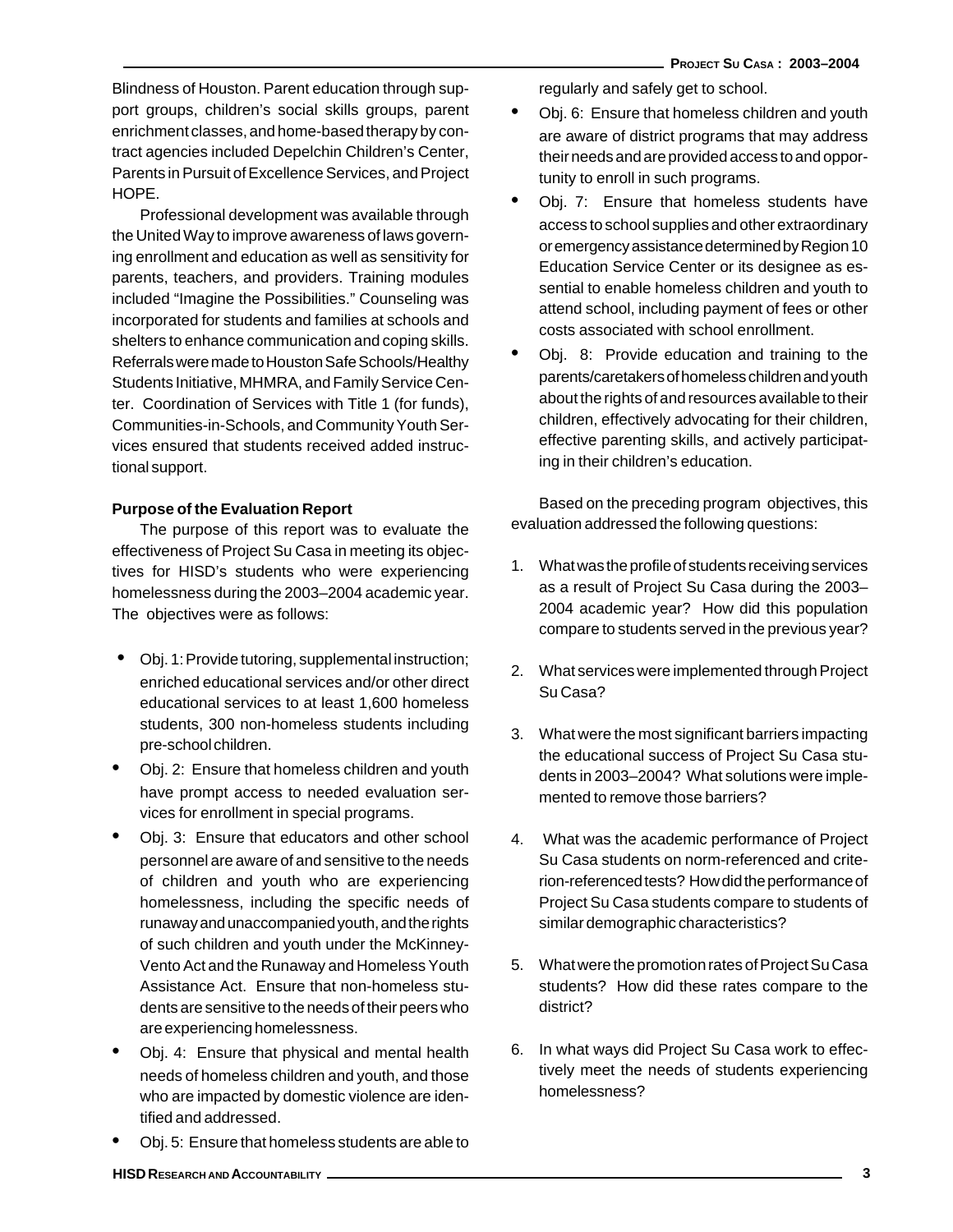#### **PROJECT SU CASA: 2003–2004**

#### **Findings**

- There was a 79% increase in the number of students served by Project Su Casa over the past two years. Participation numbers indicated 605 students served in 2003 compared to 1,058 students in 2004. While ninth grade had the highest increase in the number served (65 students), prekindergarten had the highest percentage increase over the two-year period (196%). Between 2003 and 2004, The findings were 59 first grade students in 2003 and 116 students in 2004.
- There were 21 shelters and nine other providers sites that provided services to Project Su Casa students and families. Additionally, there were 39 elementary schools compared to 19 middle and 14 high schools whose students received services through the program.
- On the TAKS, in grades three through eleven, the majority of Project Su Casa students served in spring 2004 met standards on the reading and mathematics subtest in both spring 2003 and spring 2004. The results on the reading subtest were 73% and 69% in the respective years, while the results on the mathematics subtest were 53% and 57% in the respective years.
- The majority of Project Su Casa students met standards in spring 2004 and in spring 2003 on the TAKS social studies subtest (64% and 55%, respectively).
- TAKS science subtest results yielded 38% of Project Su Casa students that met standards in spring 2004 compared to 39% of those students in spring 2003. The highest percentage that met standards in spring 2004 was at the fifth grade compared to the tenth grade in 2003 (46% and 43%, respectively). In addition, only 13% of students at tenth grade met standards in spring 2004, while 43% of the tenth grade students met standards in spring 2003.
- Seventy-six percent of Project Su Casa students tested in spring 2004 and spring 2003 met standards on the TAKS writing subtest. Seventh grade had the highest percentage of students that met standards in spring 2004 (81%), while fourth grade

had the highest percentage that met standards in spring 2003 (80%).

- A t-test analysis of Project Su Casa TAKS performance yielded an increase in the mean scale scores of students on the reading, mathematics, writing, science, and social studies subtests from 2003 to 2004. In addition, a significant difference was apparent between the social studies subtest scores of program students from 2003 to 2004 at the p<.05 level.
- On the Stanford 10 reading subtest, students districtwide outperformed project students at first grade by 40 NCEs; however, project students outperformed the district by 24 NCEs at second grade. NCE performance was fairly comparable at third, fifth, and ninth grades, varying by only one NCE in favor of the district. In these cases, both groups attained NCEs that fell within the average range (between 46-52 NCEs). In addition, Project Su Casa students and students districtwide achieved at the same level at the sixth, seventh, and eleventh grades, with both groups achieving NCEs that fell within the average range (between 49-56 NCEs).
- Project Su Casa and districtwide student performance on the Stanford 10 mathematics subtest yielded fairly comparable results at the fifth and eighth grades, differing by only one NCE. In these cases, NCEs were within the average range for both groups (between 54-59 NCEs). Additionally, project students and students districtwide achieved at the same level at third grade (57 NCEs).
- The promotion rate of students districtwide was substantially higher that the promotion rate of homeless students from 2001 to 2002 (95% vs. 87%). However, from 2003 to 2004, there was a reduction in the gap between the groups, yielding a slightly higher promotion rate of district students than homeless students by only two percentage points (95% vs. 93%).
- Student survey respondents overwhelmingly indicated that they were provided adequate educational resources allowing them to attend school regularly (71.4%). In addition, 91.5% of parents